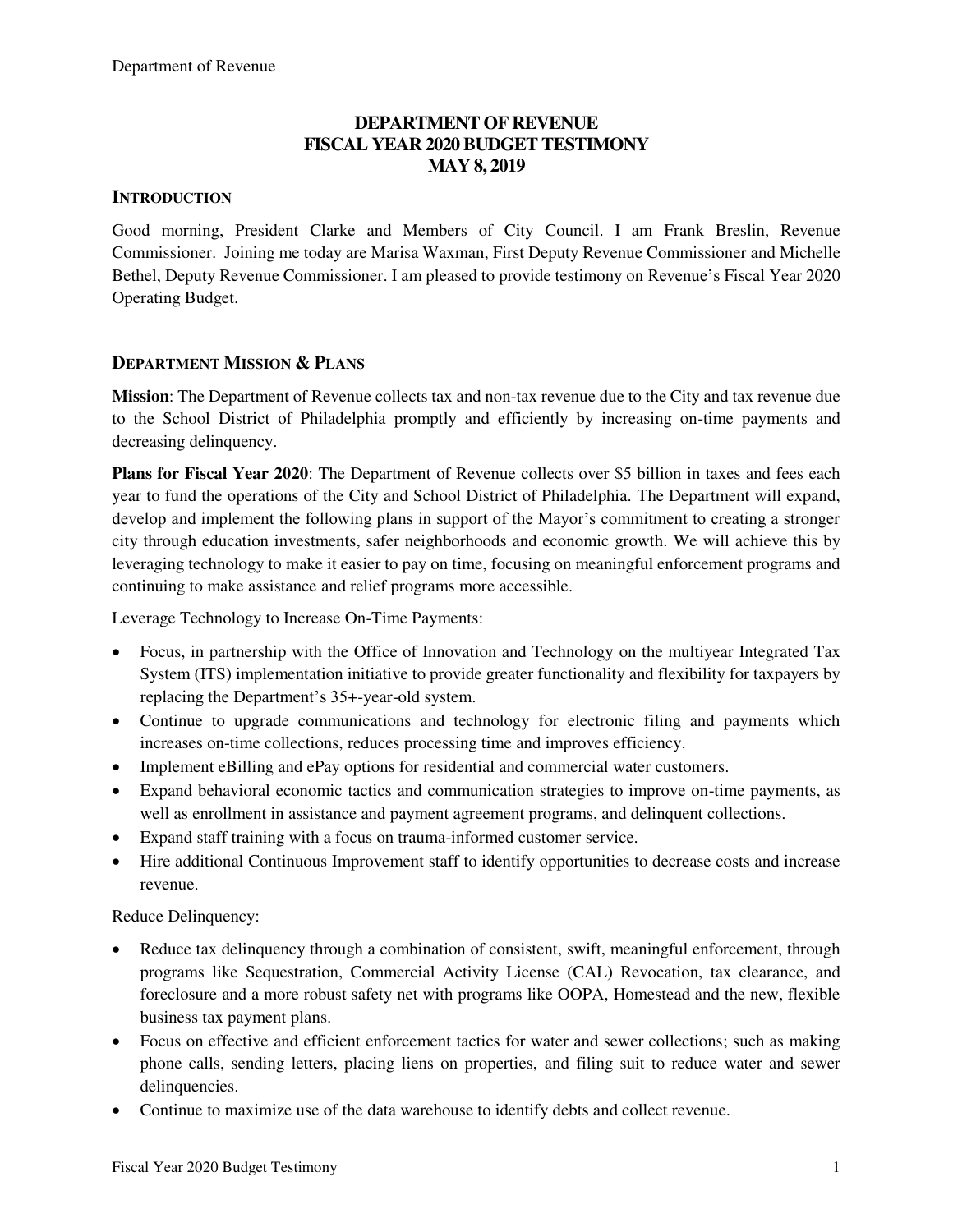Improve and Expand Outreach for Relief and Assistance Programs:

- Increase in-person neighborhood-based outreach to increase enrollment in assistance and relief programs.
- Reduce barriers to enrollment; such as language and lack of awareness of programs, by working with community partners.
- Continue to promote the Tiered Assistance Program (TAP) to increase enrollment.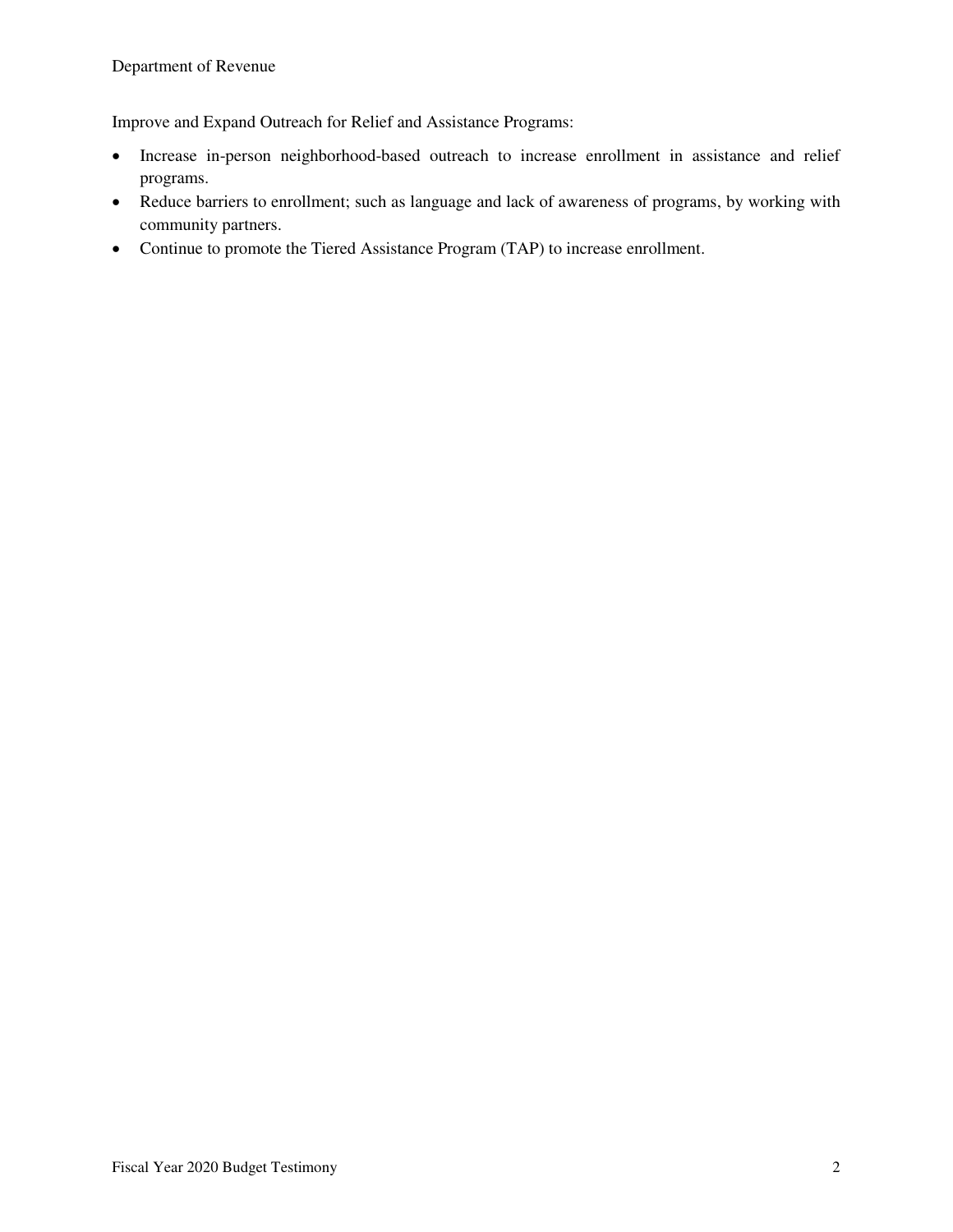| <b>Staff Demographics Summary (as of November 2018): All Funds</b> |           |           |           |           |
|--------------------------------------------------------------------|-----------|-----------|-----------|-----------|
|                                                                    | Total     | Minority  | White     | Female    |
| Number of Full-Time Staff                                          | 615       | 471       | 144       | 440       |
| Number of Exempt Staff                                             | 74        | 35        | 39        | 47        |
| Number of Executive Staff                                          | 8         | 3         | 5         | 5         |
| (deputy level and above)                                           |           |           |           |           |
| Average Salary, Full-Time Staff                                    | \$49,766  | \$47,050  | \$58,652  | \$48,019  |
| Average Salary, Exempt Staff                                       | \$75,127  | \$66,677  | \$82,710  | \$71,101  |
| Average Salary, Executive Staff                                    | \$130,681 | \$123,600 | \$134,930 | \$128,750 |
| Median Salary, Full-Time Staff                                     | \$42,156  | \$42,156  | \$46,600  | \$42,156  |
| Median Salary, Exempt Staff                                        | \$70,020  | \$66,950  | \$72,100  | \$70,000  |
| Median Salary, Executive Staff                                     | \$123,600 | \$123,600 | \$133,900 | \$123,600 |

# **BUDGET SUMMARY & OTHER BUDGET DRIVERS**

| <b>Employment Levels (as of November 2018): All Funds</b>  |                            |                                              |  |  |  |  |
|------------------------------------------------------------|----------------------------|----------------------------------------------|--|--|--|--|
|                                                            | Budgeted in<br><b>FY19</b> | Filled as of<br>the Increment<br>Run (11/18) |  |  |  |  |
| Number of Full-Time Positions                              | 669                        | 615                                          |  |  |  |  |
| Number of Exempt Positions                                 | 74                         | 74                                           |  |  |  |  |
| Number of Executive Positions (deputy)<br>level and above) |                            |                                              |  |  |  |  |
| Average Salary of All Full-Time Positions                  | \$48,575                   | \$49,766                                     |  |  |  |  |
| Median Salary of All Full-Time Positions                   | \$42,156                   | \$42,156                                     |  |  |  |  |

| <b>General Fund Financial Summary by Class</b>  |                |                    |                |                    |                |                  |  |  |
|-------------------------------------------------|----------------|--------------------|----------------|--------------------|----------------|------------------|--|--|
|                                                 | FY18 Original  | FY18 Actual        | FY19 Original  | FY19 Estimated     | FY20 Proposed  | Difference:      |  |  |
|                                                 | Appropriations | <b>Obligations</b> | Appropriations | <b>Obligations</b> | Appropriations | <b>FY20-FY19</b> |  |  |
| Class 100 - Employee Compensation               | \$22,231,193   | \$21,536,327       | \$22,156,816   | \$22,700,766       | \$23,934,508   | \$1,233,742      |  |  |
| Class 200 - Purchase of Services                | \$7,350,349    | \$7,104,902        | \$7,630,749    | \$7,630,749        | \$7,755,749    | \$125,000        |  |  |
| Class 300/400 - Materials, Supplies & Equipment | \$910.976      | \$663,662          | \$919,976      | \$919.976          | \$1,188,976    | \$269,000        |  |  |
| Class 500 - Contributions                       | \$0            | \$3,250            | \$0            | \$0                | \$0            | \$0              |  |  |
|                                                 | \$30,492,518   | \$29,308,141       | \$30,707,541   | \$31,251,491       | \$32,879,233   | \$1,627,742      |  |  |

| <b>Contracts Summary (Professional Services only)</b> |              |              |              |              |              |                                   |
|-------------------------------------------------------|--------------|--------------|--------------|--------------|--------------|-----------------------------------|
|                                                       | FY14         | <b>FY15</b>  | <b>FY16</b>  | <b>FY17</b>  | <b>FY18</b>  | FY <sub>19</sub> YTD<br>(Q1 & Q2) |
| Total amount of contracts                             | \$30,710,421 | \$24,630,191 | \$23,194,941 | \$17,237,680 | \$31,858,532 | \$22,253,000                      |
| Total amount to M/W/DSBE                              | \$17,202,201 | \$10,852,058 | \$5,954,900  | \$5,530,688  | \$14,262,700 | \$11,629,565                      |
| <b>Participation Rate</b>                             | 56%          | 44%          | 26%          | $32\%$       | 45%          | 52%                               |

| Total M/W/DSBE Contract Participation Goal (Public Works; Services,<br><b>Supplies &amp; Equipment: and Professional Services combined)</b> |             |             |      |  |  |
|---------------------------------------------------------------------------------------------------------------------------------------------|-------------|-------------|------|--|--|
|                                                                                                                                             | <b>FY18</b> | <b>FY19</b> | FY20 |  |  |
| M/W/DSBE Contract Participation Goal                                                                                                        | 46%         | 46%         | 46%  |  |  |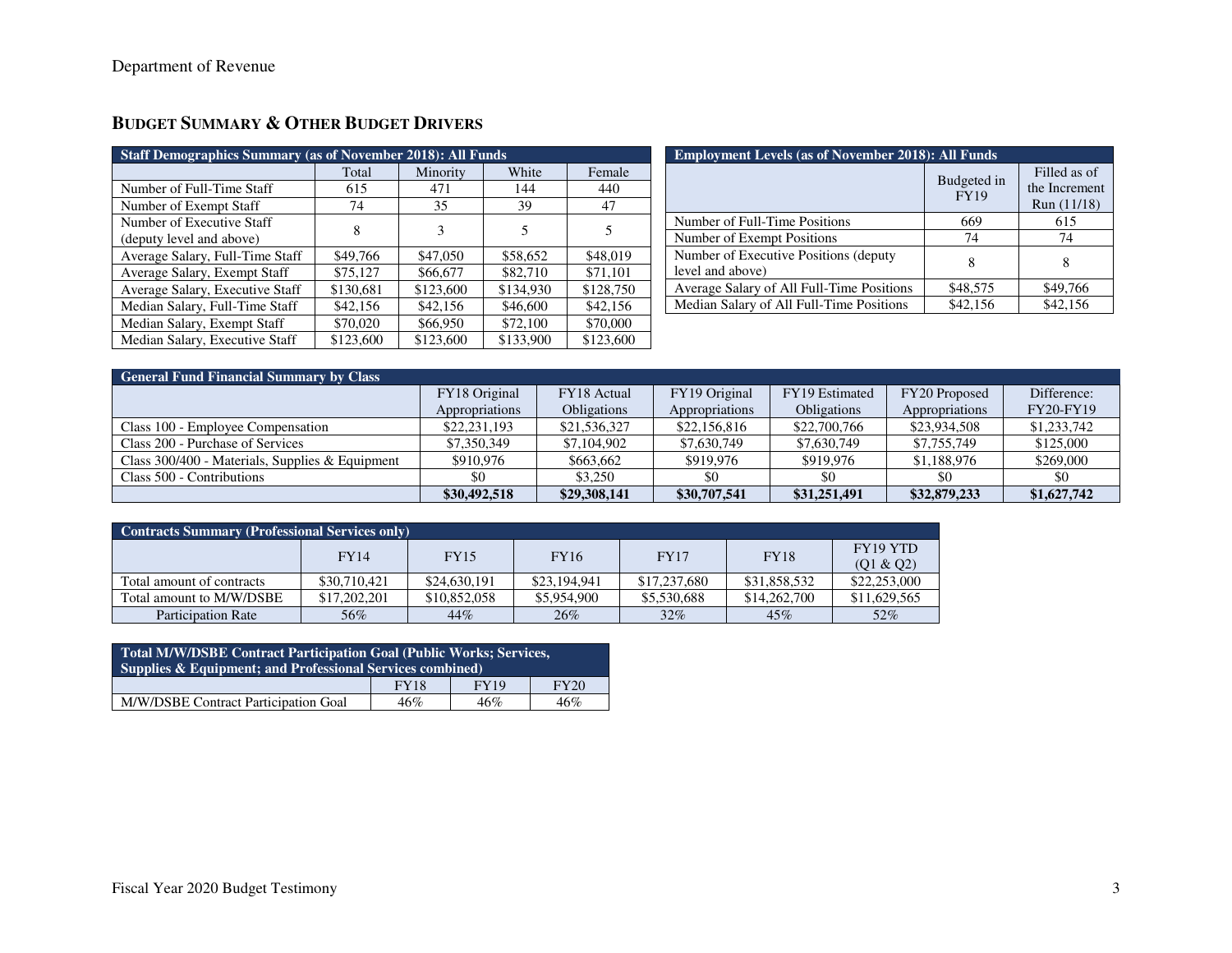### **PROPOSED BUDGET OVERVIEW**

#### **Proposed Funding Request**:

**General Fund:** The proposed Fiscal Year 2020 General Fund budget totals \$32,879,233, an increase of \$1,627,742 over Fiscal Year 2019 estimated obligation levels. This increase is primarily due to \$1,233,742 in salary increases for District Council #47, Non-Represented, and Exempt staff and for the additional twenty-one (21) positions for the Integrated Tax System (ITS) and Commercial Activity Revocation (CAL) program. Additional funding of \$394,000 is proposed to increase support to the ITS Initiative and the CAL program.

The proposed budget includes:

- \$23,934,508 in Class 100, a \$1,233,742 increase over FY19. This funding will support the payroll costs for the Department's 458 budgeted positions including temporary positions needed during peak operational periods throughout the year. The proposed increase will support salary increases for District Council #47, Non-Represented, and Exempt staff.
- \$7,755,749 in Class 200, a \$125,000 increase over FY19. This funding is for the Purchase of Services in support of delinquent collections, modernization of revenue collection processes with eFile/ePay options and free tax preparation services and tax relief assistance to homeowners. The increase will fund the professional services and maintenance for the Integrated Tax System (ITS) and the Commercial Activity Revocation (CAL) program.
- \$1,188,976 in Class 300/400, a \$269,000 increase over FY19. This funding will allow the Department to procure office supplies and services, equipment, and furniture in support of Department programs and initiatives. The increase will fund the purchase of supplies, furniture, and equipment for the ITS Initiative and the CAL program.

**Water Fund:** The proposed Fiscal Year 2020 Water Fund budget totals \$17,472,616, an increase of \$620,209 over Fiscal Year 2019 estimated obligation levels. This increase is primarily due to \$514,209 in salary increases for District Council #47, Non-Represented, and Exempt staff. Additional funding of \$106,000 is proposed to fund a postage increase in January 2019.

- \$10,873,116 in Class 100, a \$514,209 increase over FY19. This funding will support the payroll costs of 232 budgeted positions. The proposed increase will support salary increases for District Council #47, Non-Represented, and Exempt staff.
- \$5,165,000 in Class 200, a \$106,000 increase over FY19. This increase will support a postage cost increase implemented by USPS in January 2019.
- \$1,429,500 in Class 300/400, level with FY19 estimated obligations levels.
- \$5,000 in Class 500, level with FY19.

**Grants Revenue Fund:** The proposed Fiscal Year 2020 Grants Revenue Fund budget is \$26,425,000 (all in Class 200). This is level with Fiscal Year 2019 estimated obligations levels.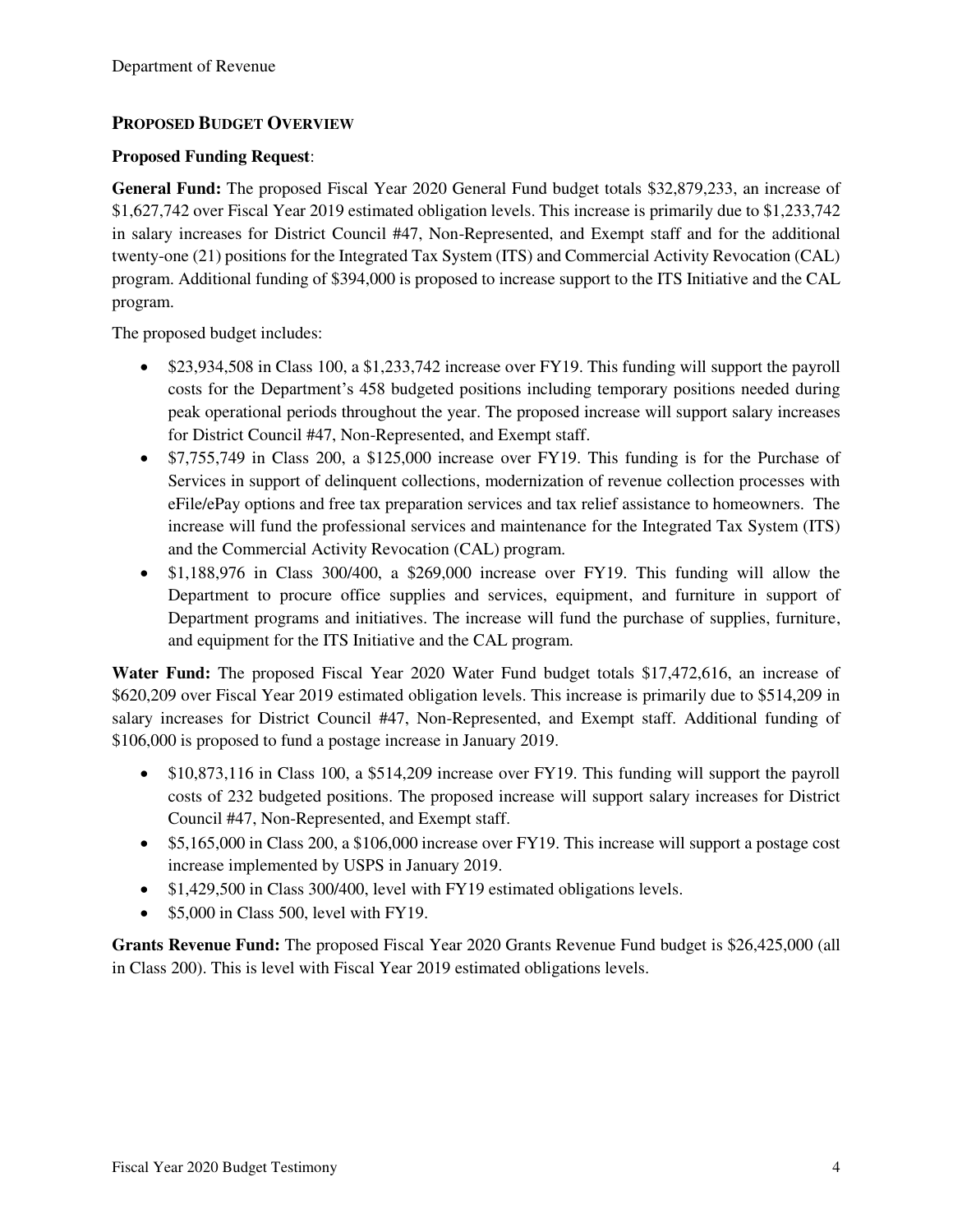### **STAFFING LEVELS**

The department is requesting 690 All Funds budgeted positions for FY20, an increase of twenty-one (21) General Fund positions over FY19.

The increase is attributed to the addition of twenty-one (21) positions needed to provide support to the Integrated Tax System Initiative (ITS) and the Commercial Activity Program (CAL).

### **NEW HIRES**

| New Hires (from 7/1/2018 to 11/25/18) |                                 |         |        |       |           |          |  |  |
|---------------------------------------|---------------------------------|---------|--------|-------|-----------|----------|--|--|
|                                       | Total<br>Number of<br>New Hires | Spanish | French | Hindi | Malayalam | Gujarati |  |  |
| <b>Black or African American</b>      | 10                              |         |        |       |           |          |  |  |
| Asian                                 |                                 |         |        |       |           |          |  |  |
| Hispanic or Latino                    |                                 |         |        |       |           |          |  |  |
| White                                 |                                 |         |        |       |           |          |  |  |
| Other                                 |                                 |         |        |       |           |          |  |  |
| Total                                 | 26                              |         |        |       |           |          |  |  |

Since the increment run, the Revenue Department has hired 27 employees. Of these, there were 17 Black or African American employees, 2 Asian employees (one who speaks Hindi and one who speaks Gujarati), 3 Hispanic or Latino employees (all of whom speak Spanish), 4 White employees, and 1 employee that identifies as Other.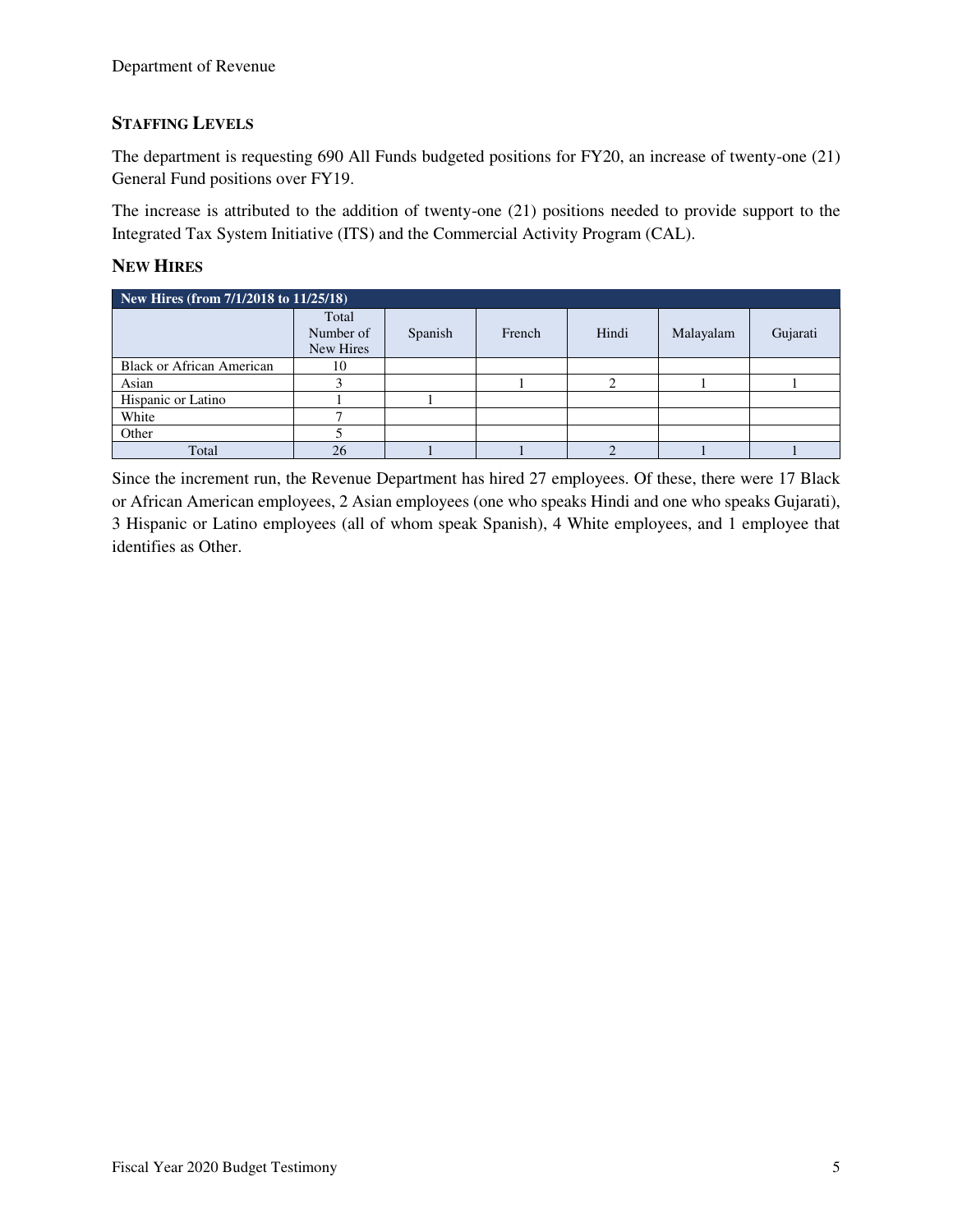### **PERFORMANCE, CHALLENGES, AND INITIATIVES**

## **POLICY, ANALYSIS, EXECUTIVE DIRECTION AND ADMINISTRATION PROGRAM**

#### **FY20 Strategic Goals**

- Select vendor and finalize contract for new Integrated Tax System.
- Upgrade online and traditional communications to taxpayers and water customers.
- Maximize use of the data warehouse to identify debts and collect revenue.

| <b>FY20 Performance Measures</b>     |             |             |             |        |
|--------------------------------------|-------------|-------------|-------------|--------|
|                                      | <b>FY18</b> | FY19 YTD    | <b>FY19</b> | FY20   |
| Measure                              | Actual      | $(01 + 02)$ | Target      | Target |
| Percent of budgeted positions filled | 91.8%       | 92.0%       | 95.0%       | 95.0%  |

## **WATER BILLING, ACCOUNTING AND CUSTOMER SERVICE PROGRAM**

#### **FY20 Strategic Goals**

• Increase the number of customers receiving eBills.

• Increase the number of customers with automated monthly payments.

| <b>FY20 Performance Measures</b>       |             |             |             |          |  |  |  |
|----------------------------------------|-------------|-------------|-------------|----------|--|--|--|
|                                        | <b>FY18</b> | FY19 YTD    | <b>FY19</b> | FY20     |  |  |  |
| Measure                                | Actual      | $(01 + 02)$ | Target      | Target   |  |  |  |
| Percent of water bills paid in 90 days | $87.1\%$    | 88.7%       | 87.0%       | 88.0%    |  |  |  |
| Dollar amount of water bills collected | \$652.0M    | \$331.3M    | \$645.8M    | \$642.9M |  |  |  |

# **WATER ASSISTANCE PROGRAMS**

| <b>FY20 Strategic Goals</b>                       |             |             |             |        |
|---------------------------------------------------|-------------|-------------|-------------|--------|
| Increase enrollment in TAP.                       |             |             |             |        |
| Increase enrollment in the Senior Water Discount. |             |             |             |        |
| <b>FY20 Performance Measures</b>                  |             |             |             |        |
|                                                   | <b>FY18</b> | FY19 YTD    | <b>FY19</b> | FY20   |
| Measure                                           | Actual      | $(O1 + O2)$ | Target      | Target |
| Percent of applications reviewed within 30 days   | 28.5%       | 92.0%       | 100.0%      | 100.0% |

# **WATER COLLECTIONS PROGRAM**

| FY20 Strategic Goals                                                                                                                    |             |             |             |          |  |  |
|-----------------------------------------------------------------------------------------------------------------------------------------|-------------|-------------|-------------|----------|--|--|
| Evaluate the benefits and negative impacts of maintaining a winter moratorium on residential water shut-offs.<br>$\bullet$              |             |             |             |          |  |  |
| Increase number of court filings for foreclosures on commercial water accounts.                                                         |             |             |             |          |  |  |
| <b>FY20 Performance Measures</b>                                                                                                        |             |             |             |          |  |  |
|                                                                                                                                         | <b>FY18</b> | FY19 YTD    | <b>FY19</b> | FY20     |  |  |
| Measure                                                                                                                                 | Actual      | $(Q1 + Q2)$ | Target      | Target   |  |  |
| Percent change in delinquent principal outstanding (excludes current<br>charges not yet overdue/delinquent and city bills) <sup>1</sup> | $0.7\%$     | N/A         | $0.0\%$     | $-1.0\%$ |  |  |
| Percent of Delinquent Water Accounts in Payment Agreements or<br>TAP <sup>1</sup>                                                       | $10.0\%$    | N/A         | $12.0\%$    | $13.0\%$ |  |  |

*1 This is an annual measure, and FY19 data will be available at year-end.*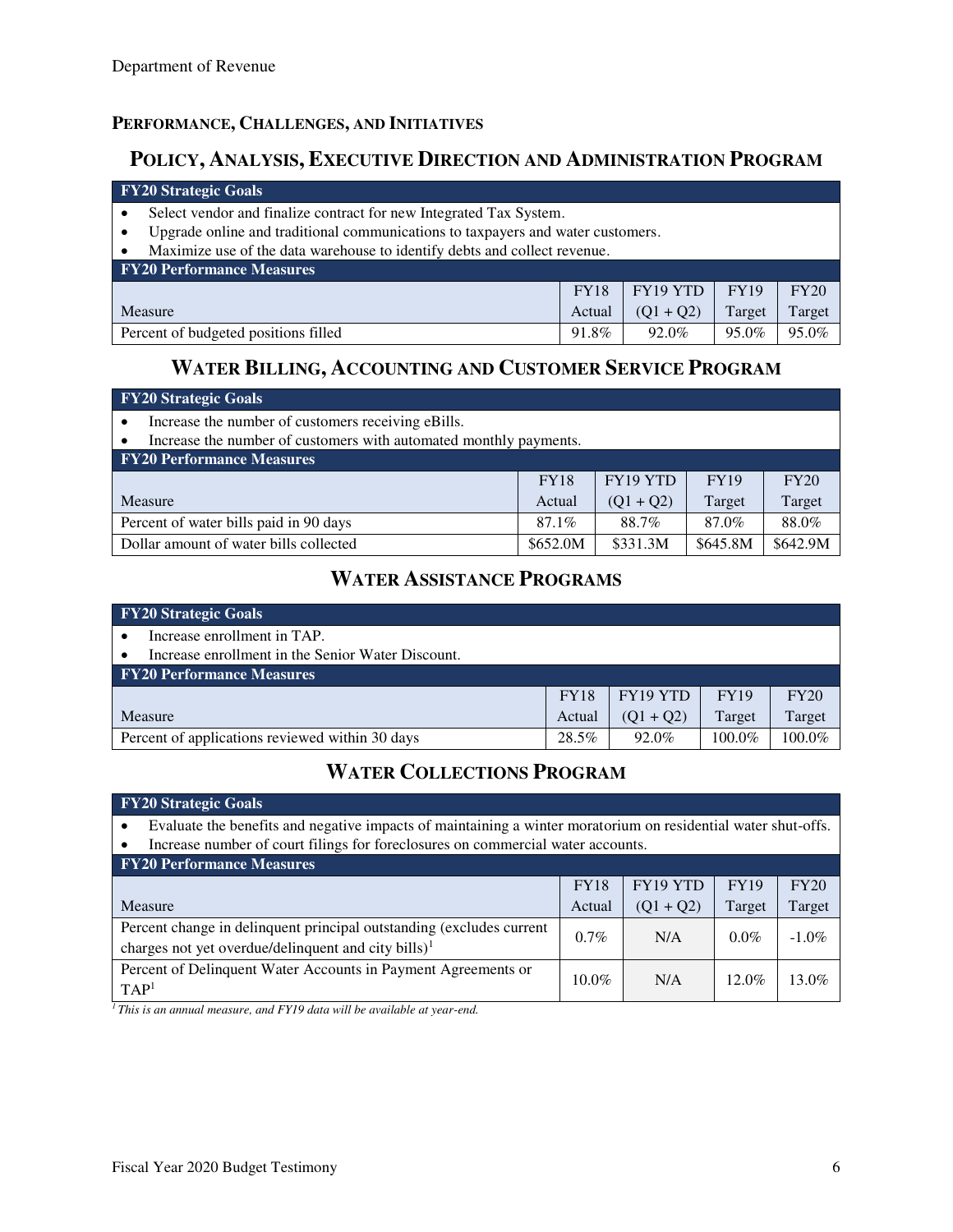# **TAX BILLING, ACCOUNTING, AND CUSTOMER SERVICE PROGRAM**

| <b>FY20 Strategic Goals</b>                                                                                                                  |             |             |             |            |
|----------------------------------------------------------------------------------------------------------------------------------------------|-------------|-------------|-------------|------------|
| Increase percent of Real Estate Taxes paid on-time.                                                                                          |             |             |             |            |
| Increase percentage of electronic tax filings.                                                                                               |             |             |             |            |
| Increase percentage of electronic payments.                                                                                                  |             |             |             |            |
| <b>FY20 Performance Measures</b>                                                                                                             |             |             |             |            |
|                                                                                                                                              | <b>FY18</b> | FY19 YTD    | <b>FY19</b> | FY20       |
| Measure                                                                                                                                      | Actual      | $(Q1 + Q2)$ | Target      | Target     |
| Percent of real estate tax collected within calendar year <sup>1</sup>                                                                       | 96.1%       | N/A         | 96.1%       | 96.5%      |
| Total dollar amount collected (General Fund) <sup>2</sup>                                                                                    | \$3.9B      | \$1.3B      | \$3.9B      | \$4.1B     |
| Total dollar amount collected (School District) <sup>3</sup>                                                                                 | \$1.101B    | \$212.5M    | \$1.116B    | <b>TBD</b> |
| This is an annual measure, and EVIO data will be available at year-and. The EVIS year-and figure represents Calendar Vear 2017, which is the |             |             |             |            |

*<sup>1</sup>This is an annual measure, and FY19 data will be available at year-end. The FY18 year-end figure represents Calendar Year 2017, which is the most recent year for which 12 months of data is available.* 

<sup>2</sup> This includes real estate, BIRT and all wage taxes. Wage taxes include the PICA tax.

*<sup>3</sup>School District amounts are from their budget. This includes Payment In Lieu of Taxes (PILOT) revenue. The FY20 target will be available when the District releases their budget later in FY19.*

### **TAXPAYER ASSISTANCE AND CREDIT PROGRAMS**

| <b>FY20 Strategic Goals</b>                                                                       |             |             |             |        |  |
|---------------------------------------------------------------------------------------------------|-------------|-------------|-------------|--------|--|
| Increase enrollment in Real Estate Tax assistance programs.<br>٠                                  |             |             |             |        |  |
| Process all applications in a timely manner.<br>٠                                                 |             |             |             |        |  |
| <b>FY20 Performance Measures</b>                                                                  |             |             |             |        |  |
|                                                                                                   | <b>FY18</b> | FY19 YTD    | <b>FY19</b> | FY20   |  |
| Measure                                                                                           | Actual      | $(Q1 + Q2)$ | Target      | Target |  |
| Percent of homeowners receiving relief <sup>1</sup>                                               | 78.0%       | N/A         | 79.0%       | 80.0%  |  |
| Number of free Federal Tax Returns prepared to support the Earned<br>Income Tax Credit $(EITC)^2$ | 26,222      | N/A         | 25,600      | 25,600 |  |

*<sup>1</sup>This is an annual measure, and FY19 data will be available at year-end. During FY18, the Department of Revenue's Audit Unit conducted a compliance initiative to identify and revoke Homestead and LOOP from accounts no longer entitled to the program; so while the rate of enrollment has not had a net increase, Revenue is pleased that those enrolled are entitled to the relief.* 

<sup>2</sup>*This is an annual measure, and FY19 data will be available at year-end. The contracts are funded on a per return basis, capped at 25,600 based on the available funds – but sometimes the vendor is able to prepare more.* 

# **DELINQUENT TAX COLLECTION PROGRAM**

| <b>FY20 Strategic Goals</b>                                                    |             |             |             |           |  |  |  |  |
|--------------------------------------------------------------------------------|-------------|-------------|-------------|-----------|--|--|--|--|
| Reduce delinquent, active principal for Real Estate and business taxes.        |             |             |             |           |  |  |  |  |
| Increase the percentage of accounts under payment agreement.<br>$\bullet$      |             |             |             |           |  |  |  |  |
| <b>FY20 Performance Measures</b>                                               |             |             |             |           |  |  |  |  |
|                                                                                | <b>FY18</b> | FY19 YTD    | <b>FY19</b> | FY20      |  |  |  |  |
| Measure                                                                        | Actual      | $(Q1 + Q2)$ | Target      | Target    |  |  |  |  |
| Percent change in delinquent principal outstanding <sup>1</sup>                | $-10.6\%$   | N/A         | $-10.0\%$   | $-10.0\%$ |  |  |  |  |
| Percent delinquent real estate tax accounts in payment agreements <sup>2</sup> | $24.1\%$    | N/A         | $25.5\%$    | 25.5%     |  |  |  |  |

*<sup>1</sup>This is an annual measure, and FY19 data will be available at year-end. This includes both business and real estate taxes for active periods. Active periods being defined as the last 10 years for real estate and the last 6 years for business taxes.* 

*<sup>2</sup>This is an annual measure, and FY19 data will be available at year-end. This measure consists of active periods. Active periods being defined as the last 10 years for real estate and the last 6 years for business taxes. With the dramatic reduction in the total number of delinquent accounts due to increased enforcement and on-time payments, the ones that remain are more difficult to collect from and less likely to enter into an agreement.*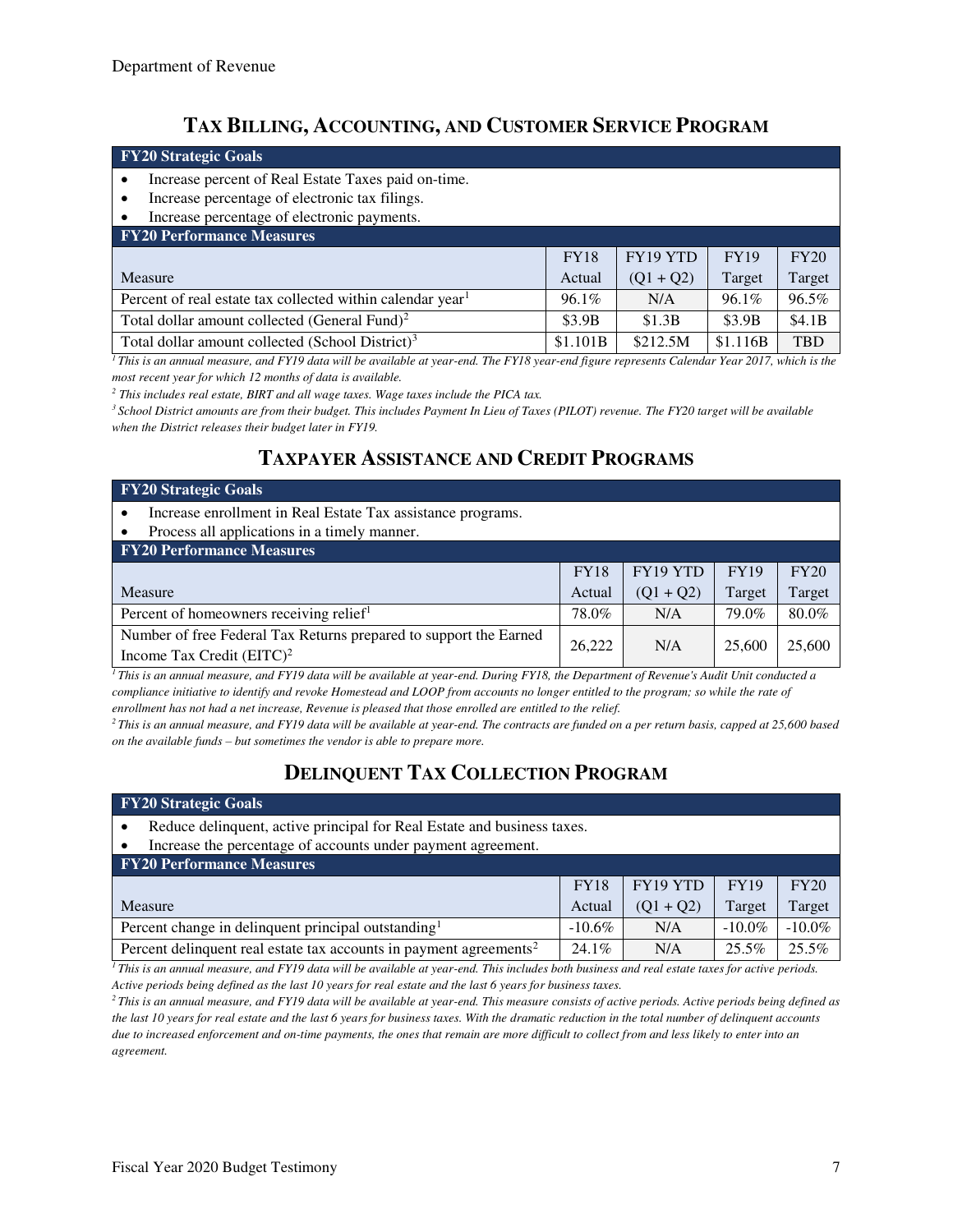.

#### **OTHER BUDGETARY IMPACTS**

#### **Federal and State (Where Applicable)**

The Federal Tax Cuts and Jobs Act passed by Congress in December 2017 continues to create uncertainty for City revenue. A number of provisions contained in the bill could affect local revenue collections, increase the volatility of collections, and make revenue estimates much more difficult to predict. For example, the law doubles immediate expensing from \$500,000 to \$1 million, which could reduce net income for businesses that is taxable in Philadelphia.

Proposed state legislation altering the Sterling Act to require that non-resident Wage Taxes be remitted back to the home jurisdiction of the commuter working in Philadelphia could have a negative impact estimated at \$180 million annually if passed and surrounding jurisdictions all implemented a 1% Earned Income Tax. Additionally, proposed state legislation to bar the taxation of the distribution of sweetened beverages would create a dramatic revenue loss.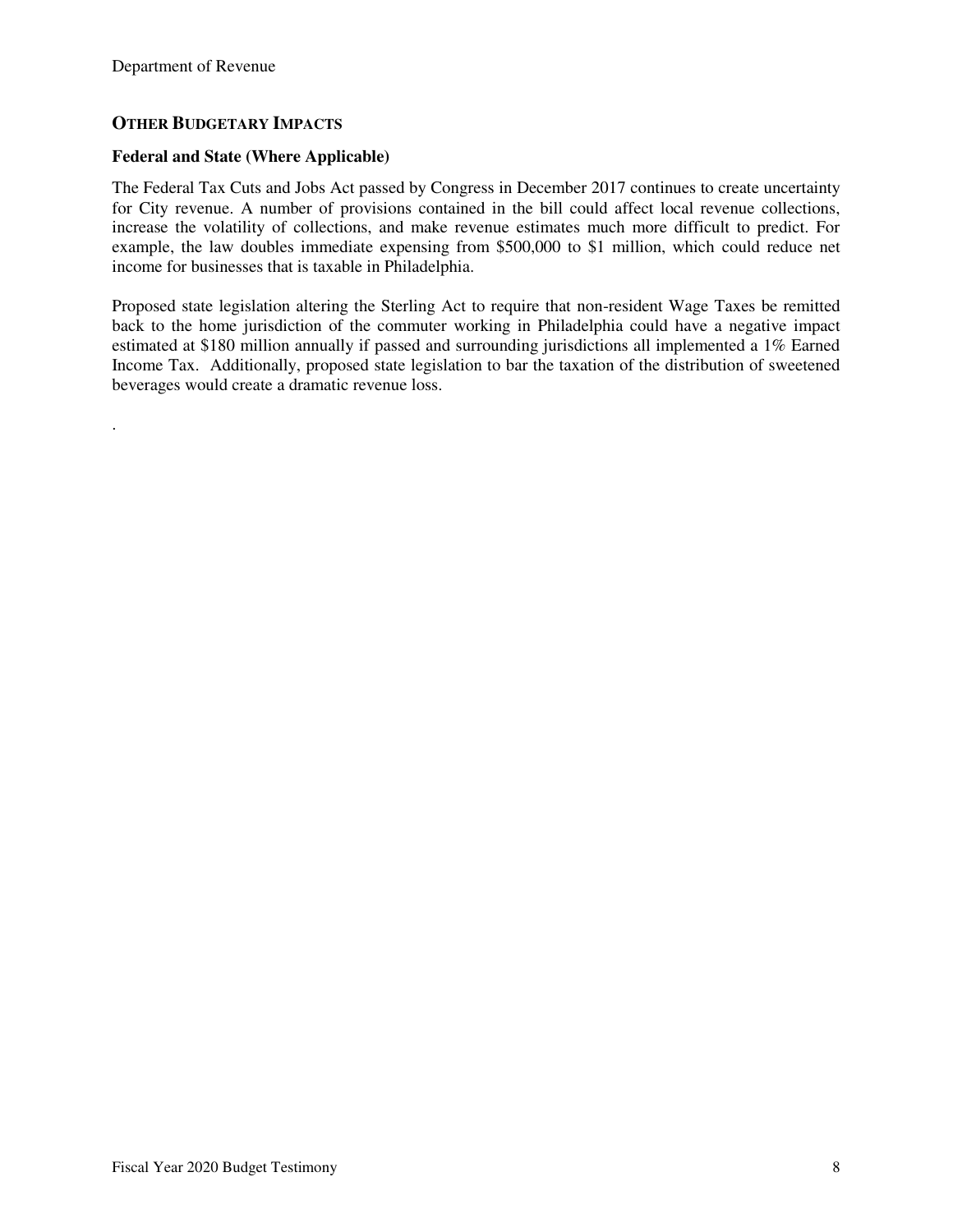## **CONTRACTING EXPERIENCE**

| M/W/DSBE Participation on Large Professional Services Contracts with For-Profit Vendors |                                                       |                                 |                          |                               |                           |                                                 |                                          |                                         |                                                   |                                                                                                                        |                                                                                      |
|-----------------------------------------------------------------------------------------|-------------------------------------------------------|---------------------------------|--------------------------|-------------------------------|---------------------------|-------------------------------------------------|------------------------------------------|-----------------------------------------|---------------------------------------------------|------------------------------------------------------------------------------------------------------------------------|--------------------------------------------------------------------------------------|
| Top Five Largest Contracts over \$34,000 for FY19                                       |                                                       |                                 |                          |                               |                           |                                                 |                                          |                                         |                                                   |                                                                                                                        |                                                                                      |
| Vendor<br>Name                                                                          | <b>Brief</b><br>Description<br>of Service<br>Provided | Dollar<br>Amount of<br>Contract | <b>RFP</b> Issue<br>Date | Contract<br><b>Start Date</b> | Ranges in RFP             | $%$ of<br>M/W/DSBE<br>Participation<br>Achieved | \$ Value of<br>M/W/DSBE<br>Participation | Total %<br>Participation<br>- All DSBEs | Total \$<br>Value<br>Participation<br>- All DSBEs | Is This a<br>Local<br>Business?<br>(principal<br>place of<br>business<br>located<br>within City<br>limits)<br>[yes/no] | Does the<br>Vendor<br>Have a<br>Waiver for<br>Living Wage<br>Compliance?<br>[yes/no] |
| Goehring,                                                                               | <b>Real Estate</b><br>Delinquent                      |                                 |                          |                               | MBE: $17\% - 22\%$        | 15%                                             | \$900,000                                |                                         |                                                   |                                                                                                                        |                                                                                      |
| Rutter &<br>Boehm                                                                       | Tax                                                   | \$6,000,000                     | 6/30/2016                | 1/1/2017                      | WBE: 3% - 7%              | 3%                                              | \$180,000                                | 18%                                     | \$1,080,000                                       | N <sub>o</sub>                                                                                                         | N <sub>o</sub>                                                                       |
|                                                                                         | Collections                                           |                                 |                          |                               | <b>DSBE: Best Efforts</b> | $0\%$                                           | \$0                                      |                                         |                                                   |                                                                                                                        |                                                                                      |
| Linebarger,<br>Goggan,                                                                  | <b>Real Estate</b>                                    |                                 |                          |                               | MBE: 17% - 22%            | 100%                                            | \$5,986,200                              |                                         |                                                   |                                                                                                                        |                                                                                      |
| Blair $\&$                                                                              | Delinquent<br>Tax                                     | \$6,000,000                     | 6/30/2016                | 1/1/2017                      | WBE: 3% - 7%              | $0\%$                                           | \$13,800                                 | 100%                                    | \$6,000,000                                       | Yes                                                                                                                    | N <sub>o</sub>                                                                       |
| Sampson,<br><b>LLP</b>                                                                  | Collections                                           |                                 |                          |                               | <b>DSBE: Best Efforts</b> | $0\%$                                           | \$0                                      |                                         |                                                   |                                                                                                                        |                                                                                      |
| Revenue                                                                                 | Discovery &                                           |                                 |                          |                               | MBE: 12% - 16%            | 100%                                            | \$3,650,000                              |                                         |                                                   |                                                                                                                        |                                                                                      |
| Collection                                                                              | Delinquent<br>Tax                                     | \$3,650,000                     | 7/13/2016                | 12/1/2017                     | WBE: 10% - 15%            | $0\%$                                           | \$0                                      | 100%                                    | \$3,650,000                                       | Yes                                                                                                                    | N <sub>o</sub>                                                                       |
| Bureau, Inc.                                                                            | Collections                                           |                                 |                          |                               | <b>DSBE: Best Efforts</b> | $0\%$                                           | \$0                                      |                                         |                                                   |                                                                                                                        |                                                                                      |
| Pioneer<br>Credit                                                                       | Discovery &<br>Delinquent                             |                                 |                          |                               | MBE: 12% -16%             | 4%                                              | \$96,000                                 |                                         |                                                   |                                                                                                                        |                                                                                      |
| Recovery,                                                                               | Tax                                                   | \$2,400,000                     | 7/13/2016                | 7/1/2017                      | WBE: 10% - 15%            | 18%                                             | \$432,000                                | 22%                                     | \$528,000                                         | N <sub>0</sub>                                                                                                         | N <sub>o</sub>                                                                       |
| Inc.                                                                                    | Collections                                           |                                 |                          |                               | <b>DSBE: Best Efforts</b> | $0\%$                                           | \$0                                      |                                         |                                                   |                                                                                                                        |                                                                                      |
| AllianceOne                                                                             | Tax                                                   |                                 |                          |                               | MBE: $12\% - 16\%$        | 5%                                              | \$22,500                                 |                                         |                                                   |                                                                                                                        |                                                                                      |
| Receivables                                                                             | Information<br>Certificates                           | \$\$450,000                     | 7/13/16                  | 7/1/17                        | WBE: 10% - 15%            | $1\%$                                           | \$4,500                                  | $0\%$                                   | \$0                                               | N <sub>0</sub>                                                                                                         | N <sub>o</sub>                                                                       |
|                                                                                         |                                                       |                                 |                          |                               | <b>DSBE: Best Efforts</b> | $0\%$                                           | \$0                                      |                                         |                                                   |                                                                                                                        |                                                                                      |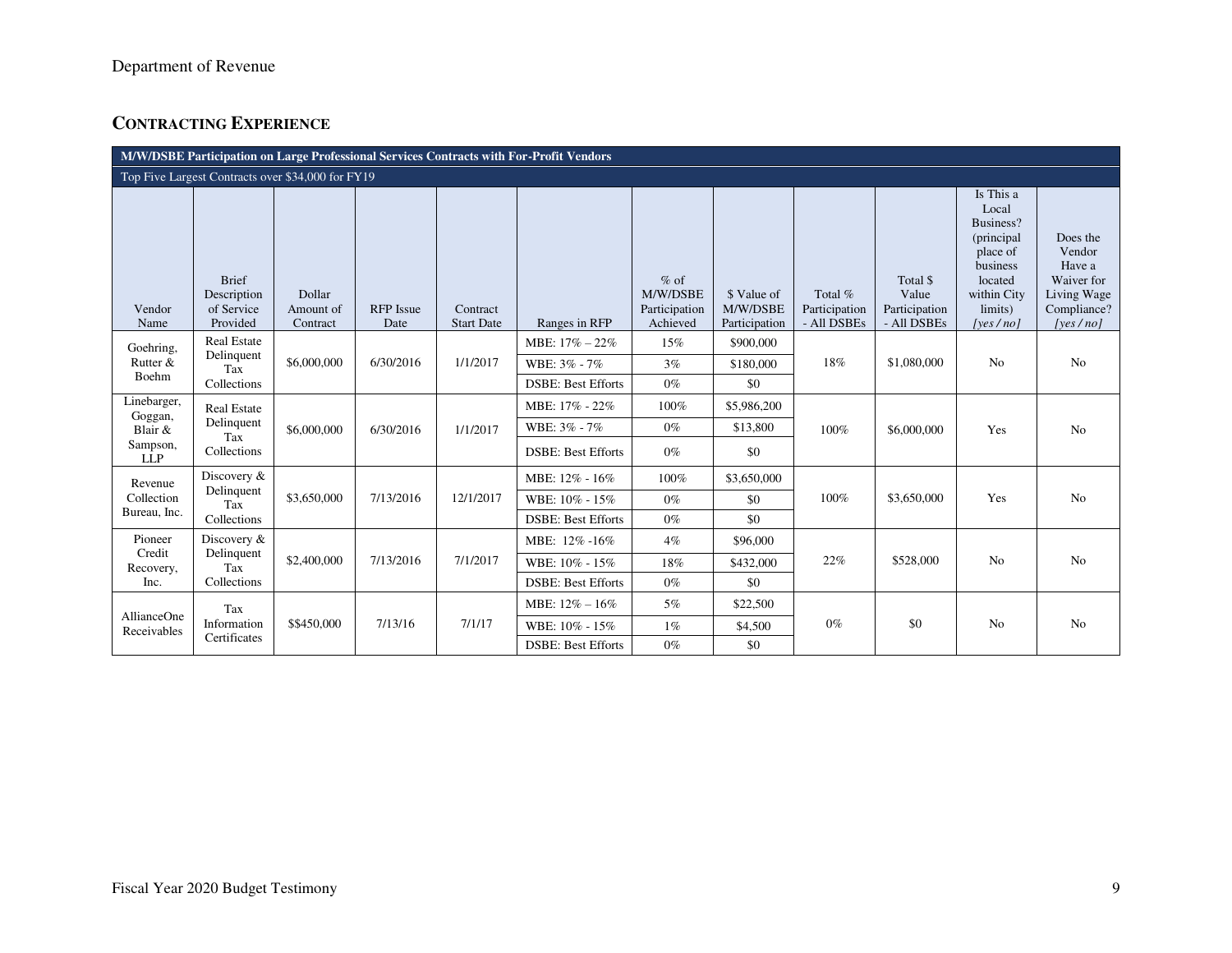### Department of Revenue

| <b>Non-Profit Vendor Demographics</b> |            |            |  |  |  |  |
|---------------------------------------|------------|------------|--|--|--|--|
| <b>Campaign for Working Families</b>  | Minority % | Female $%$ |  |  |  |  |
| Workforce                             | 50%        | 38%        |  |  |  |  |
| Executive                             | 50%        | 38%        |  |  |  |  |
| Board                                 | 43%        | 43%        |  |  |  |  |
| LaSalle University                    | Minority % | Female %   |  |  |  |  |
| Workforce                             | 24%        | 57%        |  |  |  |  |
| Executive                             | 20%        | 30%        |  |  |  |  |
| Board                                 | $.05\%$    | 25%        |  |  |  |  |
| PathWays, PA, Inc.                    | Minority % | Female %   |  |  |  |  |
| Workforce                             | 74%        | 92%        |  |  |  |  |
| Executive                             | 50%        | 80%        |  |  |  |  |
| Board                                 | 20%        | 87%        |  |  |  |  |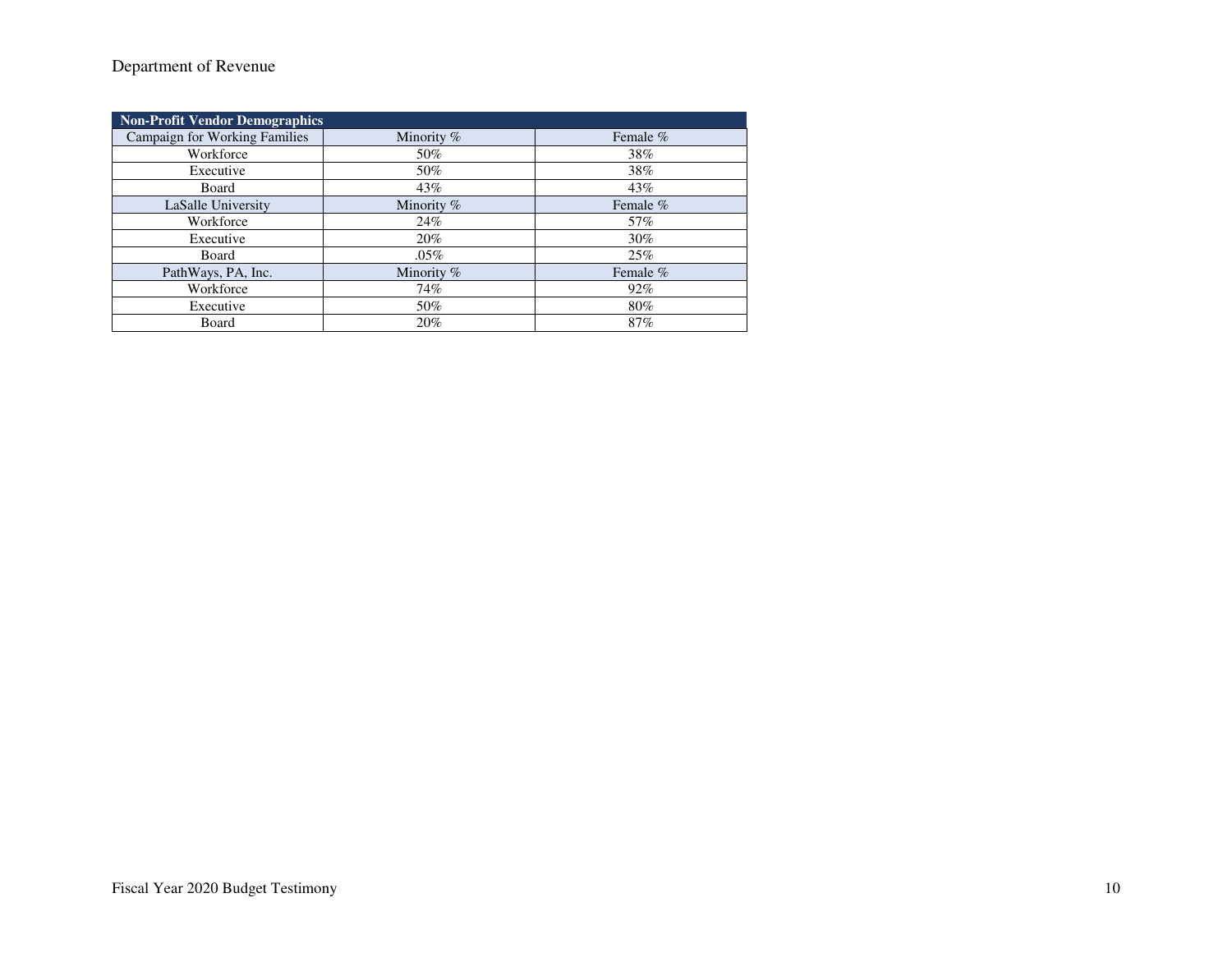# **EMPLOYEE DATA**

| <b>Staff Demographics (as of November 2018)</b> |                        |           |                             |                |                  |  |  |
|-------------------------------------------------|------------------------|-----------|-----------------------------|----------------|------------------|--|--|
|                                                 | <b>Full-Time Staff</b> |           | <b>Executive Staff</b>      |                |                  |  |  |
|                                                 | Male                   | Female    |                             | Male           | Female           |  |  |
|                                                 | African-               |           |                             | African-       | African-         |  |  |
|                                                 | American               | American  |                             | American       | American         |  |  |
| <b>Total</b>                                    | 83                     | 304       | Total                       | $\mathbf{0}$   | $\overline{c}$   |  |  |
| % of Total                                      | 13%                    | 49%       | % of Total                  | $0\%$          | 25%              |  |  |
| Average Salary                                  | \$48,314               | \$45,740  | Average Salary              | N/A            | \$123,600        |  |  |
| <b>Median Salary</b>                            | \$42,156               | \$42,156  | <b>Median Salary</b>        | N/A            | \$123,600        |  |  |
|                                                 | White                  | White     |                             | White          | White            |  |  |
| Total                                           | 56                     | 88        | Total                       | $\overline{c}$ | 3                |  |  |
| % of Total                                      | 9%                     | 14%       | % of Total                  | 25%            | 38%              |  |  |
| Average Salary                                  | \$63,989               | \$55,256  | Average Salary              | \$139,050      | \$132,183        |  |  |
| Median Salary                                   | \$53,346               | \$44,533  | Median Salary               | \$139,050      | \$133,900        |  |  |
|                                                 | Hispanic               | Hispanic  |                             | Hispanic       | Hispanic         |  |  |
| Total                                           | 7                      | 23        | Total                       | 1              | $\mathbf{0}$     |  |  |
| % of Total                                      | $1\%$                  | 4%        | % of Total                  | 13%            | $0\%$            |  |  |
| Average Salary                                  | \$53,857               | \$50,584  | Average Salary              | \$123,600      | $\rm N/A$        |  |  |
| <b>Median Salary</b>                            | \$42,156               | \$43,331  | <b>Median Salary</b>        | \$123,600      | $\rm N/A$        |  |  |
|                                                 | Asian                  | Asian     |                             | Asian          |                  |  |  |
| Total                                           | 23                     | 17        | Total<br>$\overline{0}$     |                | $\boldsymbol{0}$ |  |  |
| % of Total                                      | $4\%$                  | 3%        | % of Total                  | $0\%$          | $0\%$            |  |  |
| Average Salary                                  | \$53,665               | \$51,055  | Average Salary              | N/A            | $\rm N/A$        |  |  |
| <b>Median Salary</b>                            | \$52,535               | \$47,783  | <b>Median Salary</b>        | N/A            | N/A              |  |  |
|                                                 | Other                  | Other     | Other<br>Other              |                |                  |  |  |
| Total                                           | 6                      | 8         | Total                       | $\theta$       |                  |  |  |
| % of Total                                      | $1\%$                  | $1\%$     | % of Total                  | $0\%$          | $0\%$            |  |  |
| Average Salary                                  | \$45,535               | \$41,203  | N/A<br>Average Salary       |                | N/A              |  |  |
| Median Salary                                   | \$43,826               | \$36,309  | Median Salary               | N/A            | N/A              |  |  |
|                                                 | <b>Bilingual</b>       | Bilingual |                             | Bilingual      | <b>Bilingual</b> |  |  |
| Total                                           | 39                     | 32        | Total                       | 1              | 0                |  |  |
| % of Total                                      | 6%                     | 5%        | % of Total                  | 13%            | $0\%$            |  |  |
| Average Salary                                  | \$57,243               | \$48,619  | Average Salary<br>\$123,600 |                | N/A              |  |  |
| Median Salary                                   | \$50,962               | \$43,331  | Median Salary<br>\$123,600  |                | $\rm N/A$        |  |  |
|                                                 | Male                   | Female    | Male                        |                | Female           |  |  |
| Total                                           | 175                    | 440       | Total<br>3                  |                | 5                |  |  |
| % of Total                                      | 28%                    | 72%       | % of Total<br>$38\%$        |                | 63%              |  |  |
| Average Salary                                  | \$54,160               | \$48,019  | Average Salary<br>\$133,900 |                | \$128,750        |  |  |
| <b>Median Salary</b>                            | \$44,533               | \$42,156  | <b>Median Salary</b>        | \$123,600      | \$123,600        |  |  |